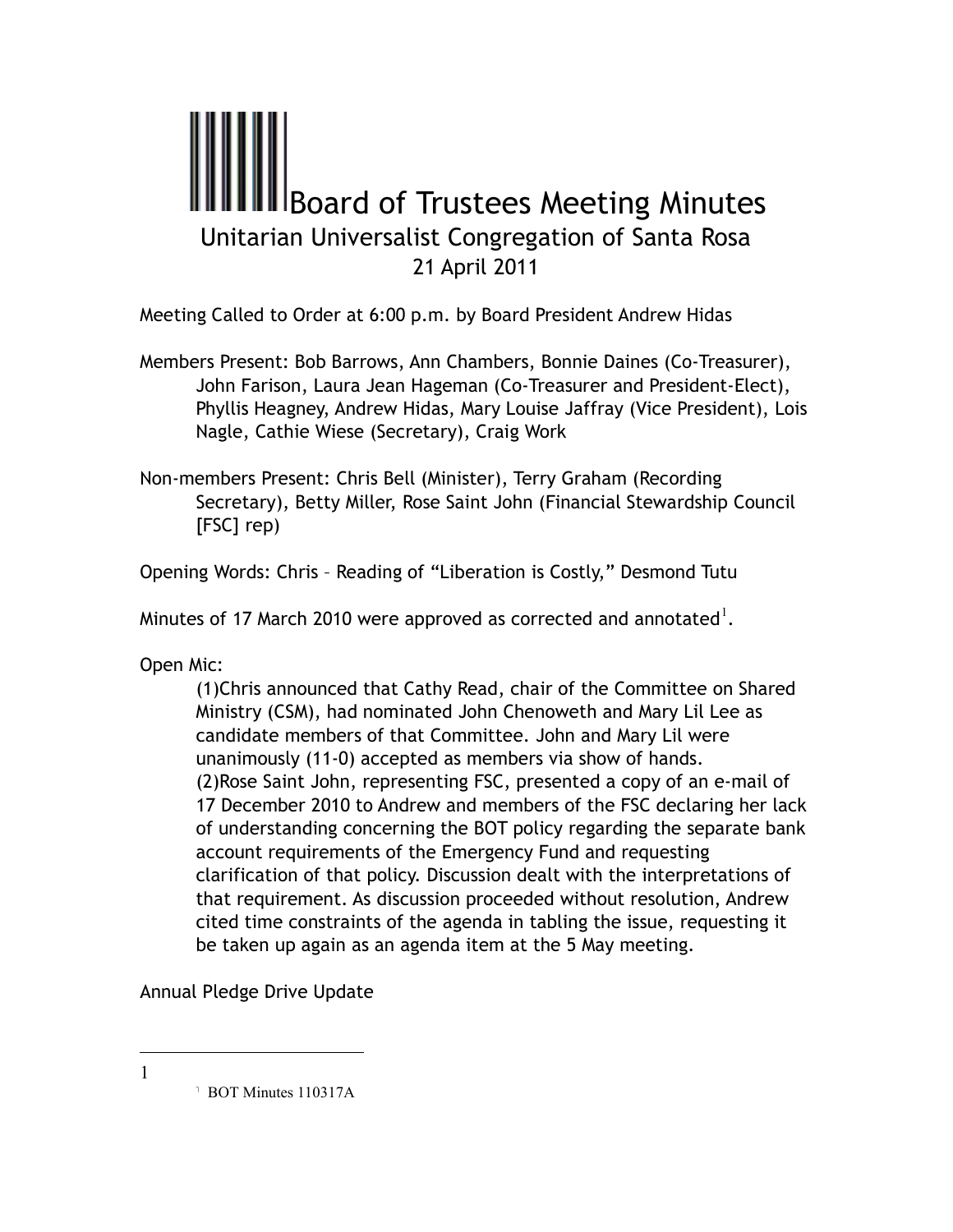Bob and Laura Jean reported that 215 pledges have been received, totaling \$372K, approximately \$15K greater than 2010-11. The drive is largely concluded although there remain a handful of members still needing to finalize pledges.

## Treasurer's Report

 Laura Jean provided a brief overview of the current fiscal year: outlook is generally on target, with some favorable events (lowered property tax, unexpected gifts) raising the possibility of a small surplus at the fiscal year's end accounting.

Laura Jean then provided extensive details regarding the budgeting status and process as developed by the Budgeting Task Force (BTF). Revenue and expense comparisons of the 2010-11 and 2011-12 were delineated in four categories: pledges, donations, fundraising and interest. The budget process was outlined with specific tasks listed to be performed at the April & two May BOT meetings. Assignments to BOT members to review with committee/council leaders regarding their respective 2011-12 budget revenue and/or expense requests are: (1) Commitments - Dues, Lois & Phyllis, (2) Commitments - Reserves, Mary Louise & Bonnie, (3) Staff Compensation, Laura Jean & Ann, (4) Computers, Andrew & Craig, (5) Buildings & Grounds, John & Bob, (6) Programs, Cathie & Mary Louise. At the 5 May BOT meeting, each BOT pair will present detailed budget requests from their area of focus. BOT will then prioritize and establish possible scenarios under which a balanced budget can be achieved. At the 19 May BOT meeting, the Board will finalize their 2011-12 budget proposal to be presented at the June congregational meeting. The challenge is to resolve the approximately \$40K revenue shortfall vis-à-vis the "goal budget."

And last, an 18 April 2011 draft of the UUCSR FSC Organizational Charter was distributed for further review to be addressed at the 16 June BOT meeting.

## Governance/Councils

 Discussion on the evolution and current status of our governance structure touched upon the following:

? The history and development of the current system was outlined.

- ? Is rethinking/restructuring of the system required?
- ? Problems of execution have been experienced.
- ? There is a perceived general lack of communication between the Councils/Committees and the Board.
- ? FSC has successfully broadened its engagement and self-identity.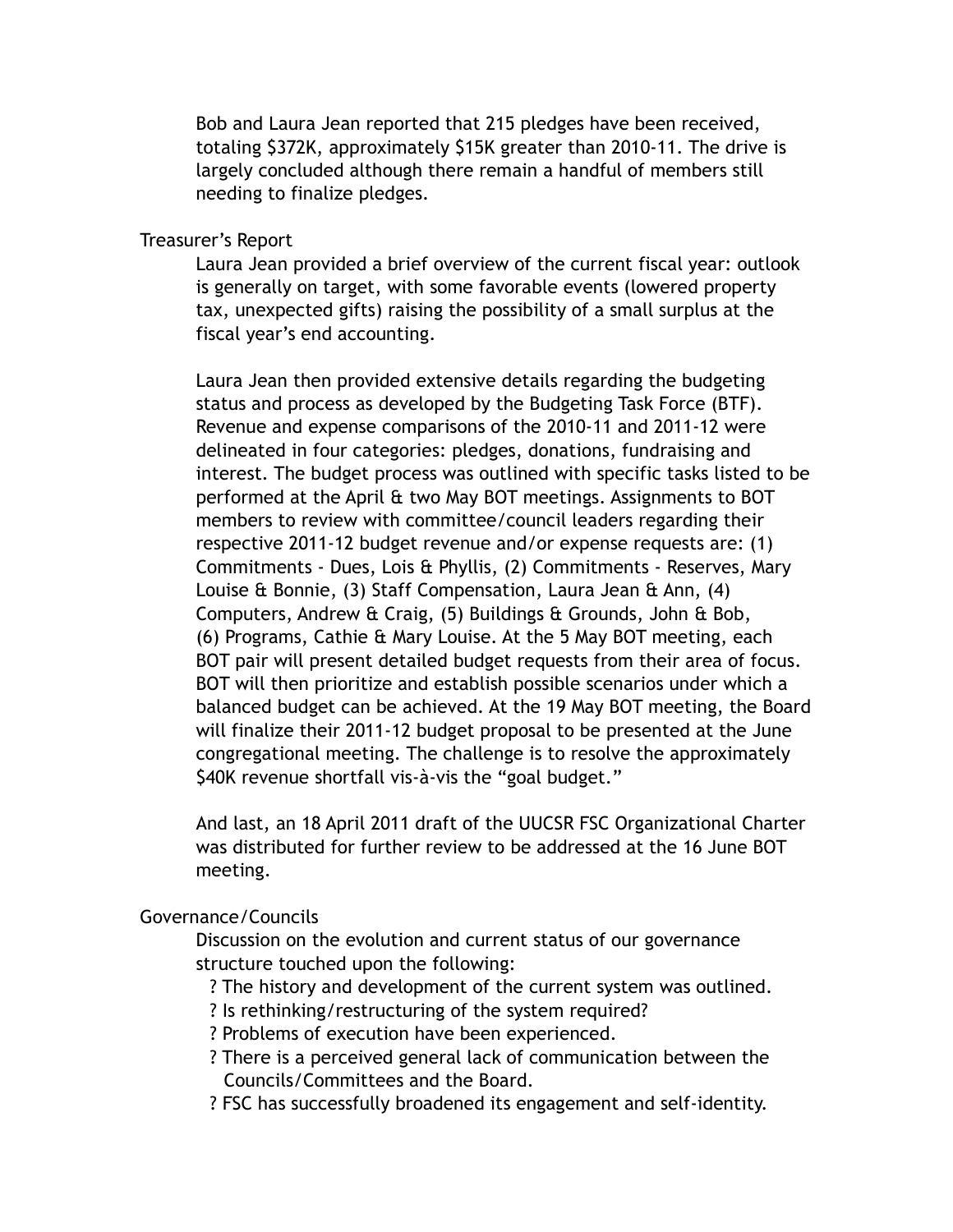- ? FSC's relationship with and authority relative to BOT requires further clarification.
- ? BOT is not receiving Council meeting minutes, which would be helpful in enhancing communication and dialogue.
- ? What are the specific responsibilities of the BOT/Council liaison officers?
- ? BOT meeting agendas should regularly include liaison reports.
- ? The current system seems weighted down to varying degrees by illdefined responsibilities and authorities.
- ? There exists no command media defining the system.
- ? BOT should establish goals and set limits, establish guidelines to empower the "doers."
- ? How is the drafting of the new bylaws currently in process addressing this issue?

Goal Status Report - RE Task Force No report.

Goal Status Report – New Member Contacts

Members reported successfully executing contacts. Related suggestion from the 17 March meeting: Mary Louise suggested that a feedback report from the BOT members would be appropriate.

Goal Status Report – New Bylaws Report

Craig reported that the bylaws are expected to be drafted by fall.

Goal Status Report - Youth Group Interaction

Mary Louise repeated that Deborah Mason intends to address the issue with the Youth Group members.

Goal Status Report – Board Transparency Processes ongoing.

Maintenance Planning

John reported that a detailed capital inventory is being constructed. He queried as to whether applicable insurance covers depreciated value or replacement value. Also, several options for lighting fixture upgrades to increase efficiency are being defined.

Concluding Remarks/Concerns

Betty Miller suggested that "Friends House," a continuing care retirement community where various UUCSR members reside, perhaps